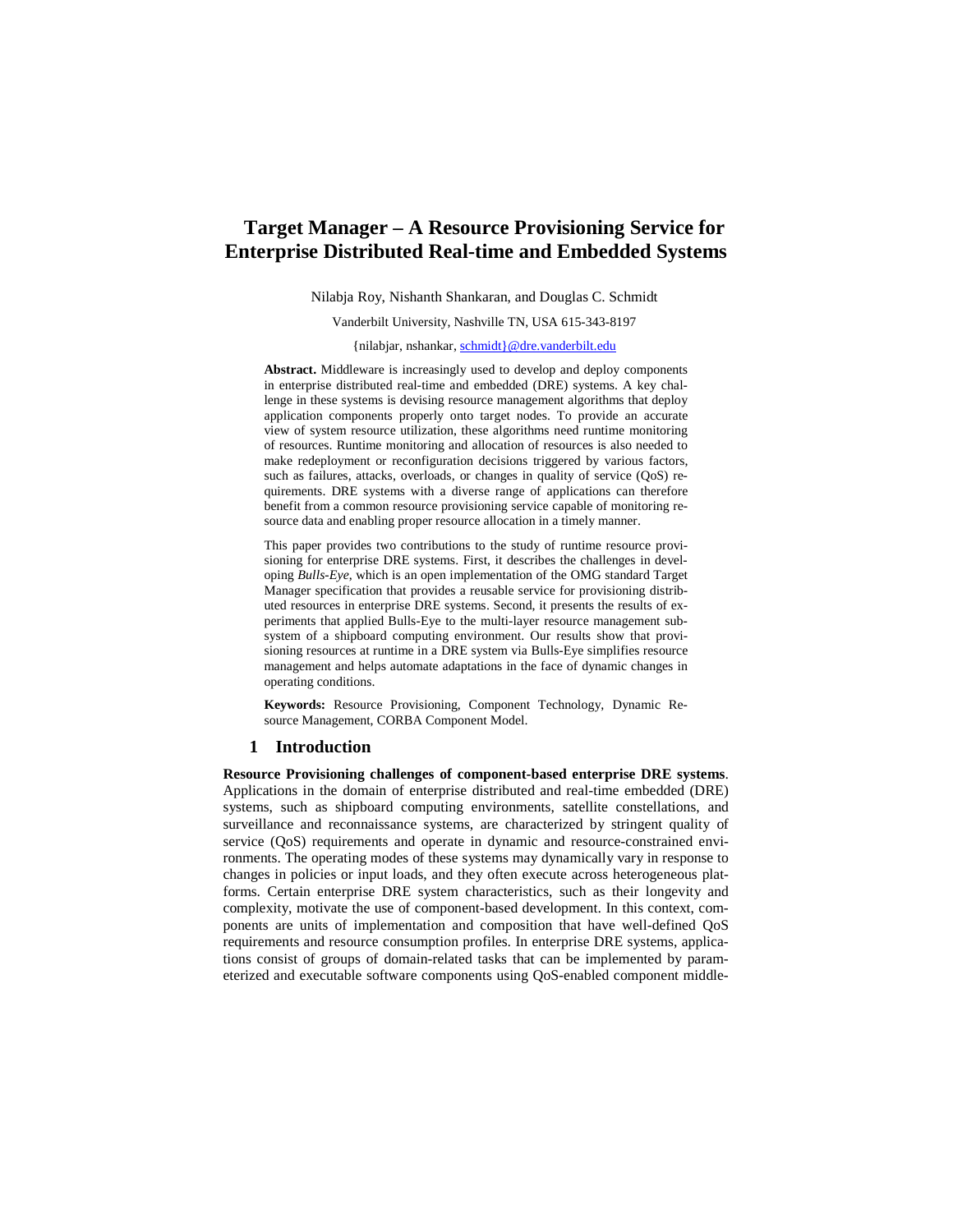ware platforms, such as OMG Lightweight CORBA Component Model (CCM) [3] and PRiSM [14].

Although component technologies can help enhance software reuse, maintenance, and extensibility [19], they also introduce new *deployment and configuration* challenges [15] stemming from the need to shield applications and users from the complexities of heterogeneous and dynamically changing hardware/software environments. The process of deploying enterprise DRE systems involves creating a *deployment plan* that allocates available computing and communication resources (e.g., memory, CPU, and network bandwidth) to the components and establishes connections between them. To prepare an effective deployment plan, the DRE system needs to know the resources available in the target domain so that resource consumption profiles of the components can be mapped properly to the available computing nodes and communication links. It is also important to track resource usage at runtime so that components can be redeployed and/or reconfigured to adapt to changes in application operating conditions caused by policy changes or failures, which must be detected quickly so the system can adapt with minimum disruption.

One way to address these challenges is to create *a resource provisioning service* that (1) monitors the resources available in the target domain, (2) supplies this information to human and/or automated planners who prepare a deployment plan using the current resource profile, (3) dynamically allocates resources to deployed components and releases resources when the components are terminated, and (4) facilitates component redeployment and reconfiguration based on resource availability and constraints. Developing such a resource provisioning service for enterprise DRE systems is hard due to the need to handle platform heterogeneity, ensure responsiveness and scalability, and enable dynamic updates within time constraints.

This paper describes the design and application of *Bulls-Eye*, which is an implementation of the Lightweight CCM Target Manager specification [6] that is tailored to the needs of enterprise DRE systems. In particular, we designed Bulls-Eye to optimize its CPU and I/O usage to provide fast/predictable access to resource information and enable its use to provision enterprise DRE systems with a range of QoS requirements. The resulting object-oriented framework has been integrated with the *Component-Integrated ACE ORB (CIAO)* (www.dre.vanderbilt.edu/CIAO), which is an opensource implementation of Lightweight CCM that has been applied to several enterprise DRE systems, including a shipboard computing system and a prototype of a NASA science mission.

The remainder of this paper is organized as follows: Section 2 describes a case study that motivates the need for a resource provisioning framework in shipboard computing systems; Section 3 discusses the structure and functionality of the Bulls-Eye Target Manager; Section 4 explains the design challenges that we overcame while developing Bulls-Eye and applying it to the shipboard computing domain; Section 5 summarizes the results of experiments that measures the overhead of Bulls-Eye and demonstrates its utility in the context of a prototype shipboard computing system; Section 6 compares our work on Bulls-Eye with related research; and Section 7 presents concluding remarks and outlines our lessons learned during this project.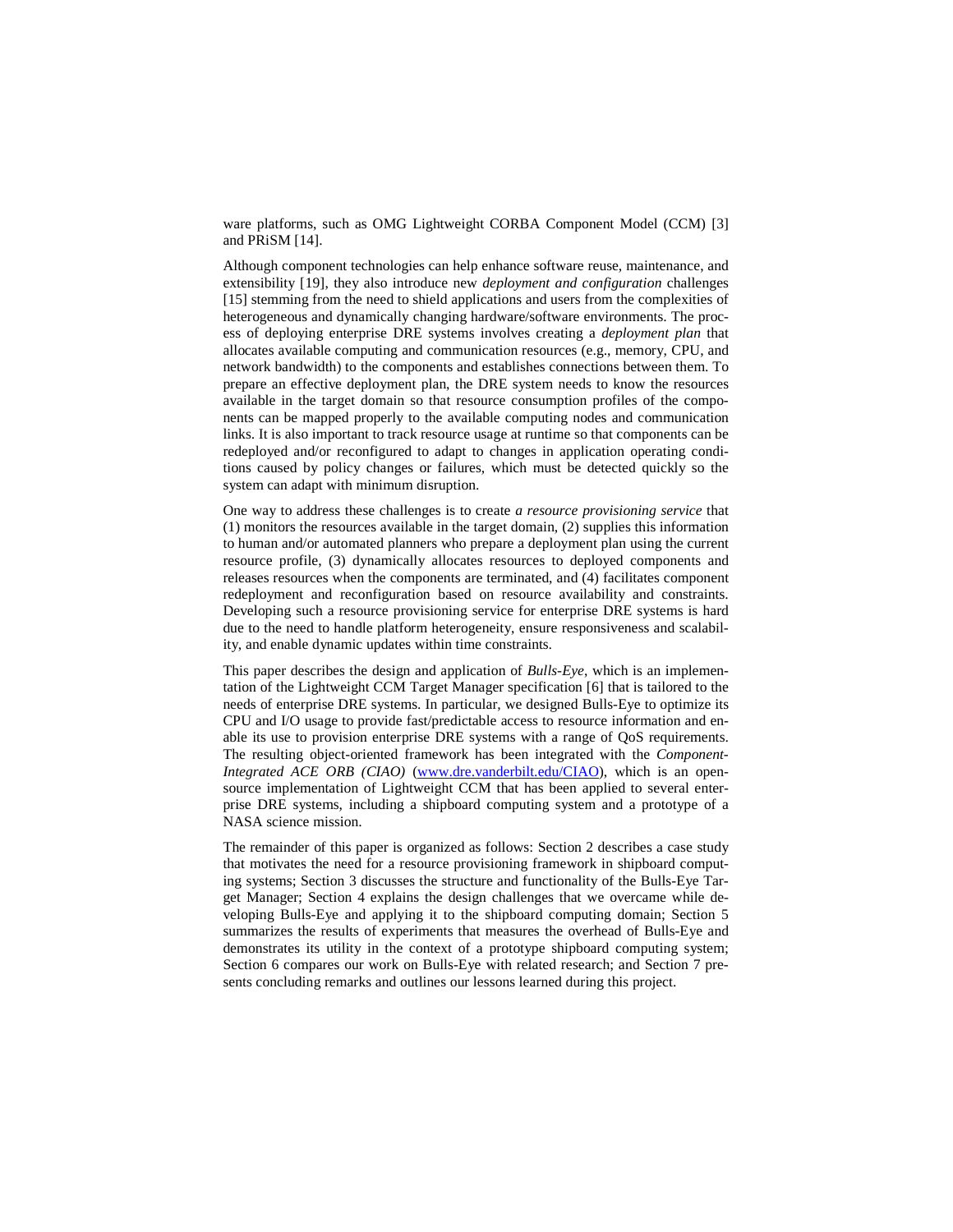# **2 Case Study: An Enterprise DRE System for Shipboard Computing**

This section describes the structure and functionality of the *Multi-Layer Resource Management* (MLRM) subsystem for shipboard computing that we use as our running case study in the paper to motivate our work on Bulls-Eye. A shipboard computing environment is a metropolitan area network of computational resources and sensors that provides on-demand situational awareness and actuation capabilities for human operators, and responds flexibly to unanticipated runtime conditions. To meet such demands in a robust and timely manner, the shipboard computing environment uses services in the MLRM subsystem to (1) bridge the gap between shipboard applications and the underlying operating systems and middleware infrastructure and (2) support multiple QoS requirements, such as survivability, predictability, security, and efficient resource utilization. To support the accelerated operational tempo in modern shipboard computing systems, the MLRM software must adapt in response to dynamic conditions for the purpose of utilizing the available computer and communication resources to the highest degree possible to meet changing mission needs.



**Figure 1. Layered Architecture of the MLRM Subsystem**

The MLRM subsystem described in this paper consists of the three layers shown in Figure 1. The command and policy inputs flow in a top-down manner and correspondingly the resource status information moves in a bottom-up fashion. At the top is the *Domain Layer*, which consists of the *Mission Allocator*. This allocator collects command and policy inputs and passes them onto the *Resource Pool* Layer, which represents a set of computing resources managed by a *Pool Manager*. The Pool Manager in turn interacts with the *Resource Allocation and Control Engine (RACE)* [13], which a reusable framework that separates resource allocation and control algorithms from the underlying middleware deployment, configuration, and control mechanisms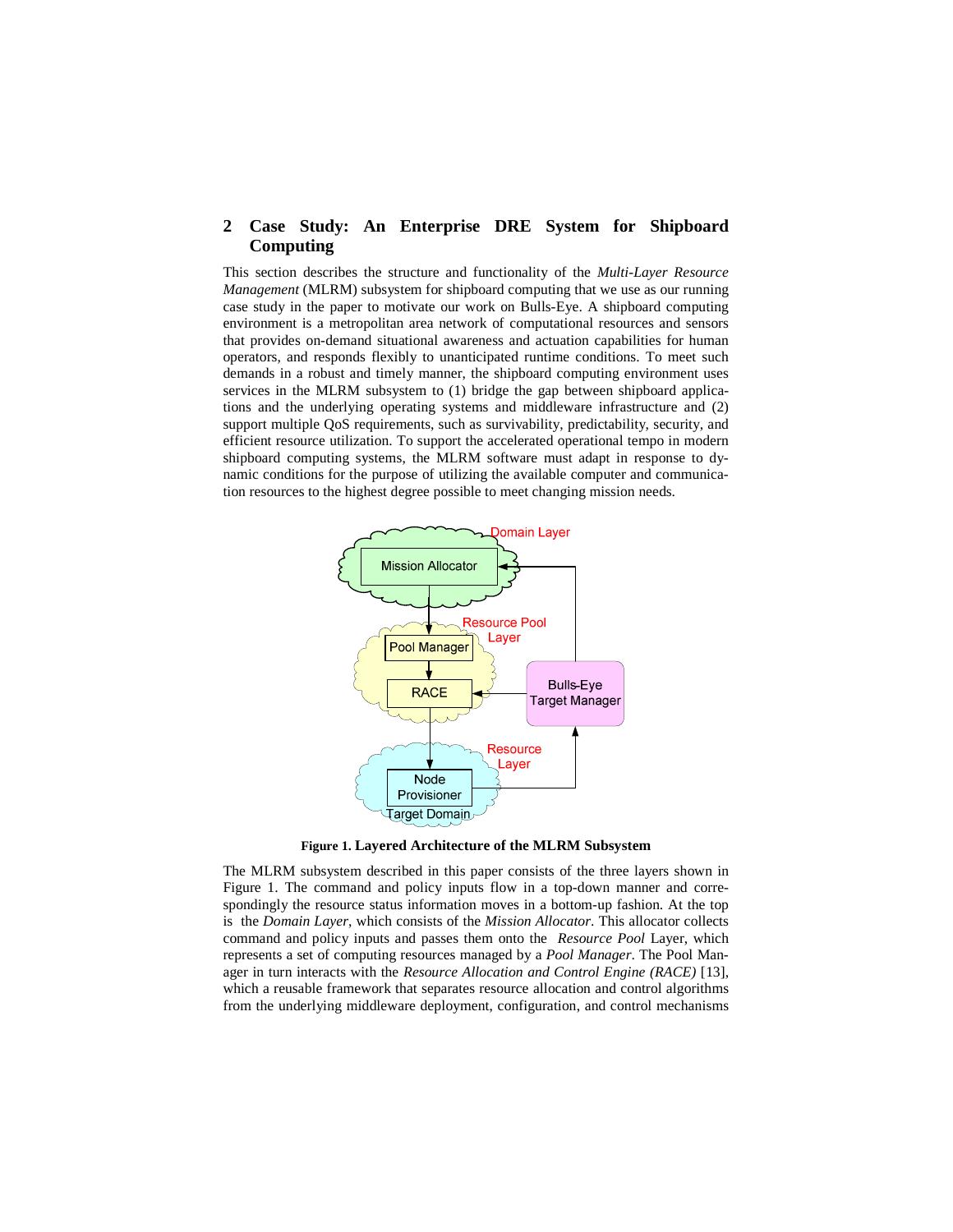so that different algorithms can reuse common middleware mechanisms to (re)deploy components onto nodes and manage the node's resources among competing applications. The bottom layer is the *Resource Layer*, which contains the entire set of hardware elements in the shipboard computing environment, known as the *Target Domain*. Each node in turn contains a *Node Provisioner* that receives commands from RACE to create and destroy applications on the node.

The MLRM subsystem is built using the *Component-Integrated ACE ORB (CIAO)*. CIAO combines *Lightweight CCM* [5] mechanisms (such as standards for specifying, implementing, packaging, assembling, and deploying components) and *Real-time CORBA* [7] mechanisms (such as thread pools and priority preservation policies). The MLRM subsystem has scores of different types and instances of CCM components written in  $\sim$  500,000 lines of C++ code and residing in  $\sim$  1,000 files developed by five teams at different locations (dtsn.darpa.mil/ixodarpatech/ixo\_FeatureDetail.asp?id=6).

The scale, complexity, longevity and multiple QoS requirements of a shipboard computing environment necessitates that its components be deployed and allocated using effective resource management techniques [5]. This requirement, in turn, motivates the need for accurate information on resource availability in the domain. The Bulls-Eye Target Manager shown in Figure 1 serves this functionality for the MLRM subsystem by providing runtime information on resource usage that helps RACE optimize component allocation and meet end-to-end QoS requirements.

Bulls-Eye is used during initial system deployment when RACE runs algorithms to allocate components to the appropriate nodes in a resource pool. These algorithms interact with Bulls-Eye to obtain information regarding resource utilization in the target domain. This data is used to produce a deployment plan needed to deploy the system via DAnCE, which is CIAO's implementation of the OMG Deployment and Configuration (D&C) specification [1]. The D&C specification standardizes many aspects of deployment and configuration for component-based distributed systems, including component configuration, component assembly, component packaging, package configuration/deployment and repository management of component implementations. Bulls-Eye is also used at runtime to extract dynamic resource availability data and update component implementations dynamically, e.g., in response to damage or to handle changing workload levels.

A particularly important function of the resource allocation and control algorithms in the MLRM subsystem is the (re)deployment and (re)configuration of components based on their operational context. For example, a shipboard computing environment may need to switch rapidly from crew entertainment mode to ship defense mode, which necessitates updating and/or migrating many computing services. Bulls-Eye therefore provides mechanisms to retrieve the resource availability data across the entire target domain by monitoring and dynamically updating component resource usage. RACE uses data provided by Bulls-Eye and the requirements of each component to generate an optimized deployment plan and to ensure that the components allocated conform to the characteristics of each node's hardware, OS, middleware, and programming language(s), which can be highly diverse.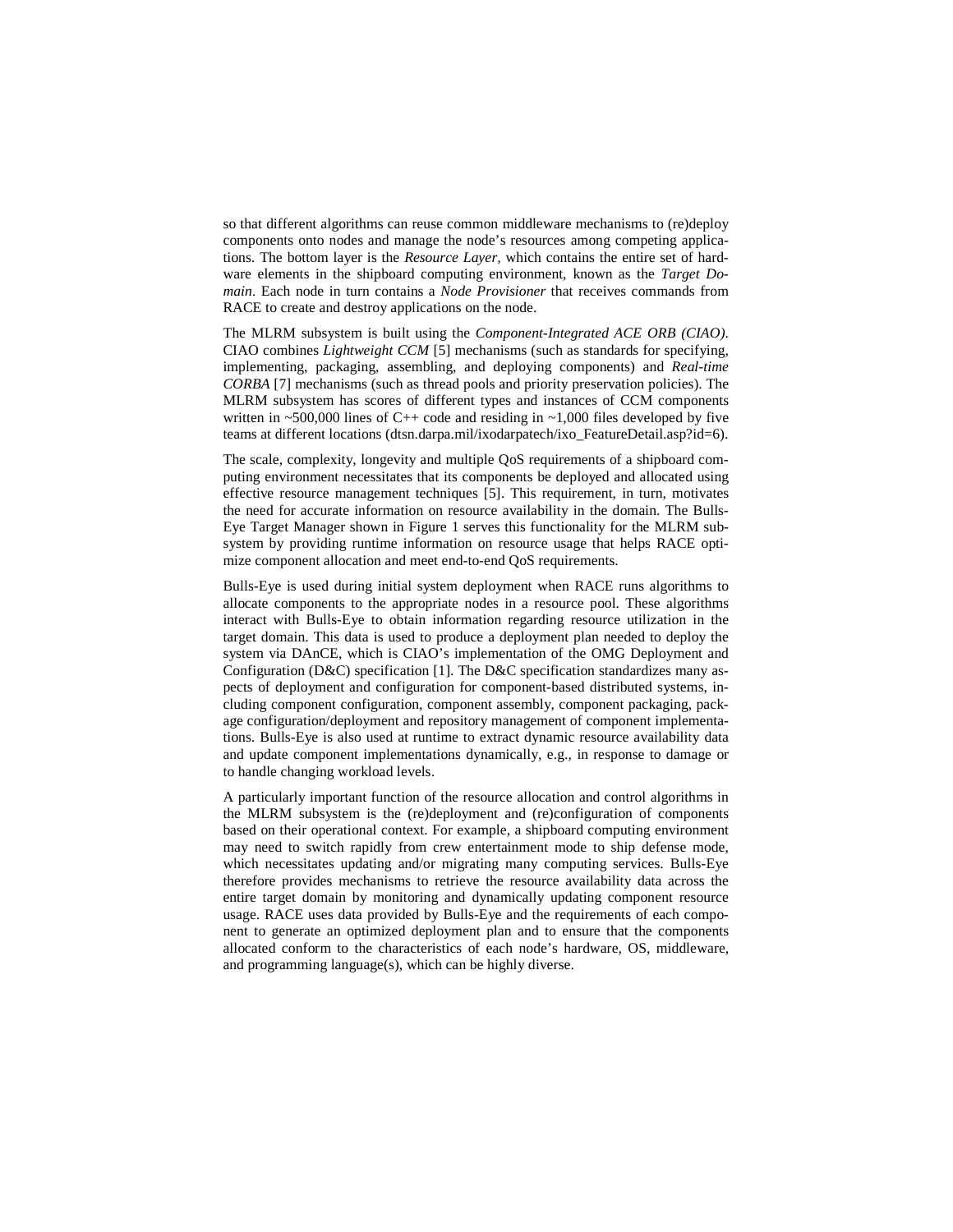# **3 The Design of the Bulls-Eye Target Manager**

Bulls-Eye is a resource provisioning service designed to enable software developers and applications in enterprise DRE systems to (1) retrieve a list of the initial available resources in a target domain, thereby enabling the preparation of a deployment plan fulfilling the allocation and connection requirements of each component, (2) allocate resources for a particular deployment plan and release resources when the components or the entire deployment is removed, (3) obtain runtime resource available in the system, and (4) dynamically update the resource consumption data. This section describes how the structure and functionality of Bulls-Eye supports these capabilities in the context of the Lightweight CCM Target Manager specification.

## **3.1 Structure of Bulls-Eye**

 $\overline{a}$ 

Figure 2 shows the architecture of Bulls-Eye, which consists of a CORBA interface specified in the Target Manager specification. Bulls-Eye is comprised of two parts: (1) a centralized<sup>1</sup> service, known as the Target Manager core (TM-core) used by applications and system services allocate and release resources as needed and (2) multiple monitors (*TM-Monitor*) distributed across the domain that perform resource monitoring and update the TM-core's model of the amount of resources available at any point in time.



**Figure 2. The Bulls-Eye Target Manager Architecture**

The Domain comprises of all the elements of a target environment comprising of nodes, interconnects between them, bridges connecting between interconnects and the set of resources belonging to them. A *Domain* is a logical concept wherein a single resource or node element can be part of more than one target domain. *Domains* are therefore structured hierarchically, and a top-level domain may contain other do-

<sup>&</sup>lt;sup>1</sup> There is only one logical instance of the TM-core in the domain, though it can be replicated to enhance availability and prevent a single point of failure.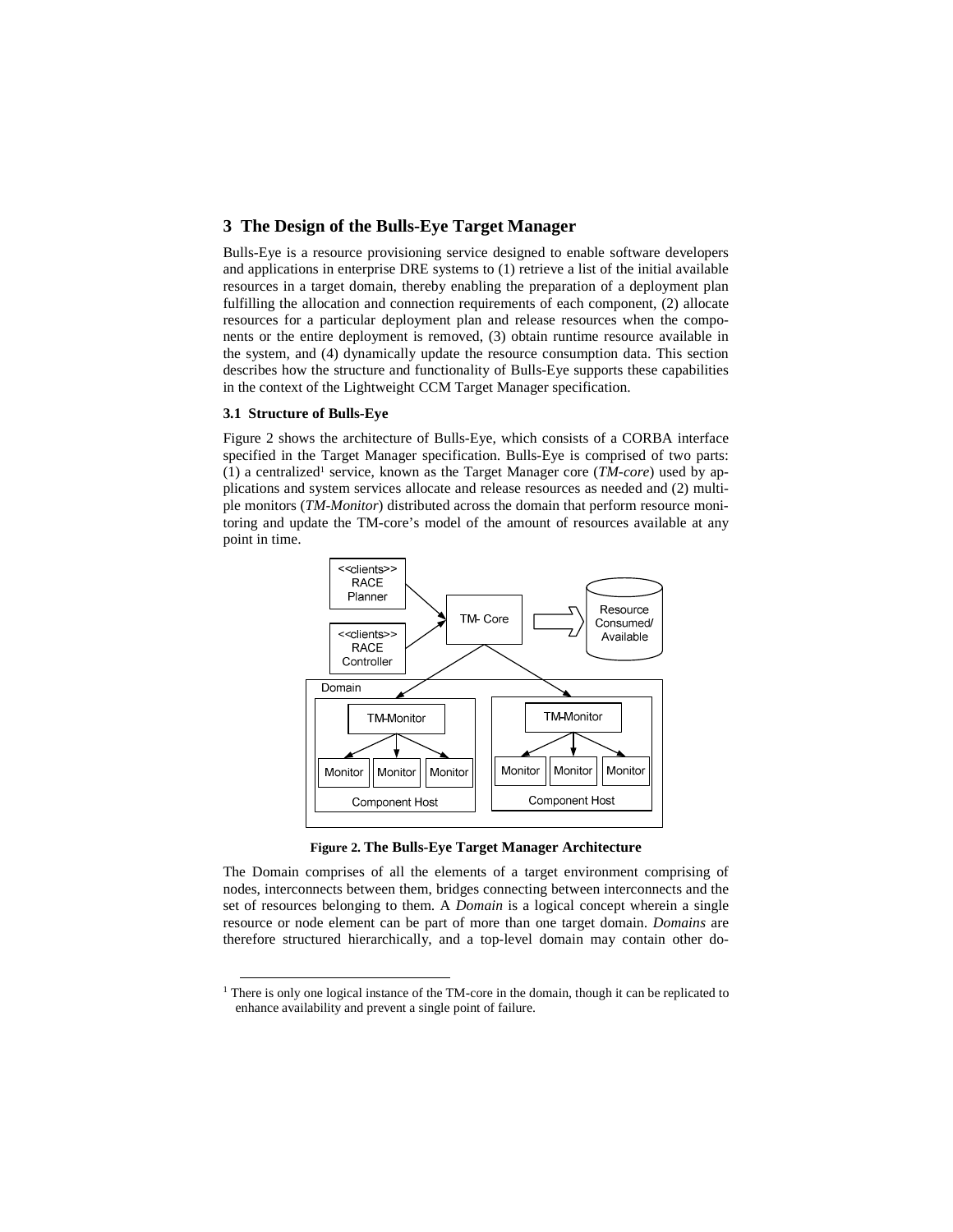mains. Each Domain will have a TM-Core accumulating the resource information for the associated target domain.

The TM-core provides a standard set of operations that applications and system services can use to provision available resources *statically* (i.e., prior to system launch) as well as *dynamically* (i.e., during system runtime) in the form of a generic structure known as the *DomainStruct* [4]*.* This structure describes the contents of the entire target environment by composing data related to available nodes in the network, the connections between nodes, connection between networks, the shared resources among them, and the resources for each element.

A TM-Monitor is placed on each logical node in the target domain and monitors the resource usage in that node. The TM-Monitor periodically update to the TM-core, with the current resource utilization/availability on that node. Upon receiving th updated, the TM-Core aggregates the data received with previous data and updates its content.

Bulls-Eye maintains a top-level *Domain* element that contains all the elements of a target domain and is uniquely identified by a universally unique identifier (UUID). This *Domain* element is designed so that all possible domain elements can be incorporated, which alleviates the need to create separate structures for different types of resource, such as processor, memory, storage, and/or network bandwidth. This design also makes client code flexible by alleviating the need for any specific type of resource in the domain since it can handle all the varieties of resource elements present in the domain.

The TM-Monitors collect data pertaining to their sub-domain and updates the TM-Cores with fresh data. Clients are interested in data across different sub-domains, so the data from different TM-Monitors need to be aggregated and presented uniformly. In order to avoid latency issues, the distributed monitors push in only the data that changed from the previous update. This data is aggregated with the remaining domain data which is already present.

## **3.2 Functionality of Bulls-Eye**

Bulls-Eye provides the following standard Target Manager operations that can be invoked by clients to provision system resources:

- **Querying static resources.** Developers or planner applications can use getAllResources() to obtain the initial static resources in the target domain. This operation returns the *Domain* structure that contains the entire domain resource in a hierarchical fashion.
- **Querying dynamic resources.** Dynamic time resource availability can be returned by getAvailableResource (). This operation returns the same *Domain*  structure as above, except thta the resources reflect their remaining capacity.
- **Committing resources.** A planning application can call to createResource-Commitment() to commit (i.e., allocate) resources for a particular deployment plan. This operation creates a ResourceCommitmentManager that can be used to commit and release resources for a specific plan. A pool of resources can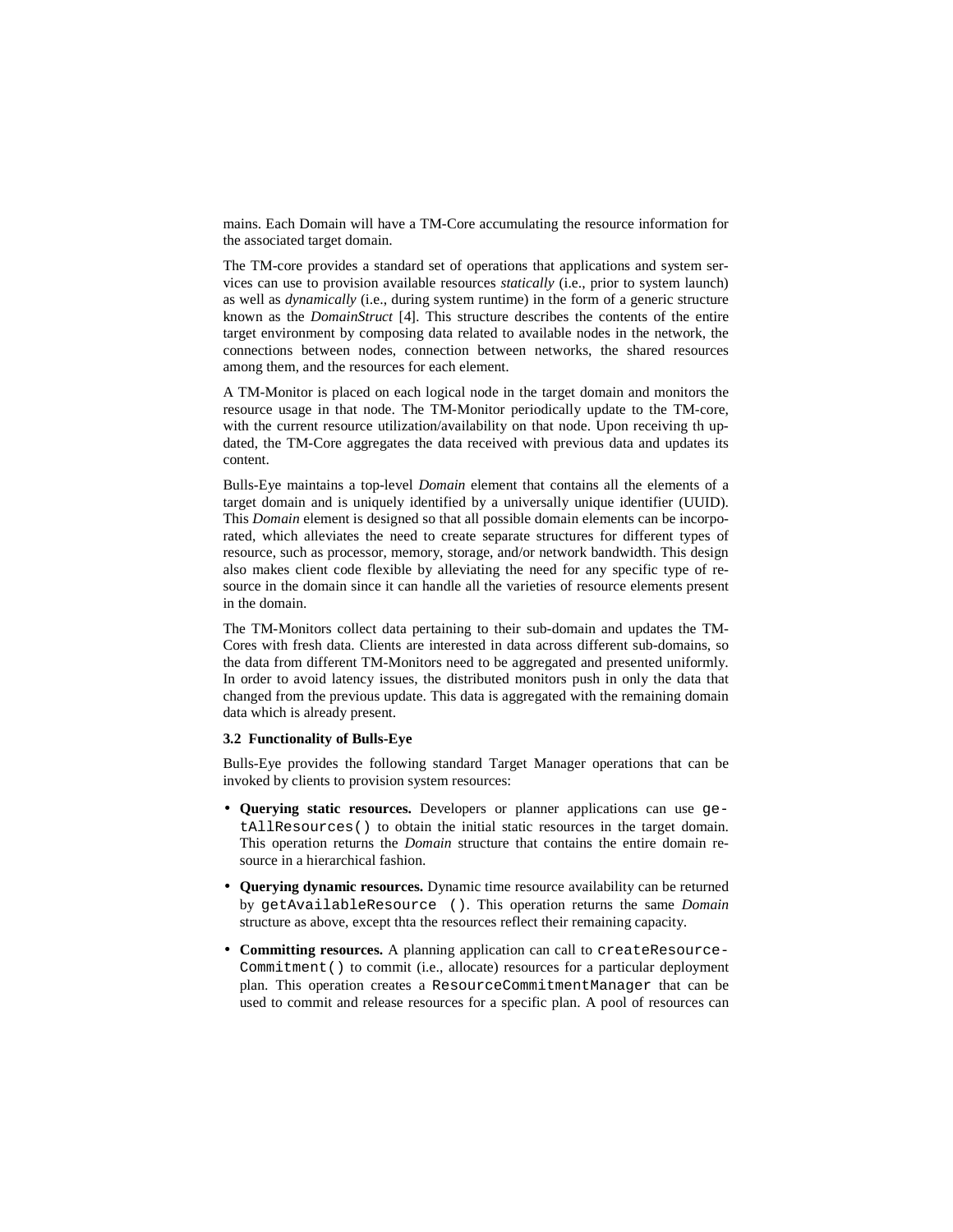be specified when a call to createResourceCommitment() is made or can be allocated after it is created. An exception is raised if a requested resource cannot be committed.

- **Releasing resources.** When an application or a component in an application is deleted all the resources allocated to it must be released so they can be reallocated when new applications are deployed. Resources can be released by an application by calling releaseResources() on the associated ResourceCommitmentManager. When a ResourceCommitmentManager is itself deleted via destroyResourceCommitment(), all remaining committed resources are released automatically.
- **Updating dynamic resource data.** The domain data in the TM-core can be updated via updateDomain(). The updated information is passed in the form of *Domain* structure, which is a subset of the higher level domain structure. An enumeration called *DomainUpdateKind* can be passed to tell Bulls-Eye whether the subset should be added, deleted, or updated.

The Bulls-Eye Target Manager functionality plays a key role in the deployment and configuration of enterprise DRE systems. On startup, it reads a configuration script containing the resources present in the domain. The script is prepared by a human or automated domain administrator who understands the initial domain contents, such as nodes, the interconnects linking them, and the resources contained in them and available for application usage, such as processor capacity, memory capacity, and disk capacity. The TM-Monitor is used to monitor components on a host is collocated and started together with its associated NodeManager, which is an entity defined by the OMG D&C specification and implemented by CIAO as a daemon process running on each host.

At startup, the TM-core is passed the subset of the *Domain* tells the TM-Monitor which resources to monitor on the host. The TM-Monitor then checks the *Domain*  information and reports any discrepancies (such as the hard disk capacity being smaller than the initial domain description or the node is single processor node instead of a dual processor) to the TM-Core. Once Bulls-Eye is up and running, it can be used by the clients to make the above queries about the domain, e.g., RACE components can extract domain related information for preparing a deployment plan. Any entity willing to deploy plans in the domain will need to commit resources through Bull-s Eye to successfully deploy and ultimately run applications.

# **4 Resolving Bulls-Eye Design Challenges**

Although the CCM specification defines the interface and the functionality of the Target Manager service it does not prescribe any design details. We were therefore faced with a number of design challenges when implementing Bulls-Eye. This section describes the key design challenges we encountered, presents our implementation solutions, and outlines how we applied these solutions to the shipboard computing applications supported by the MLRM subsystem described in Section 2.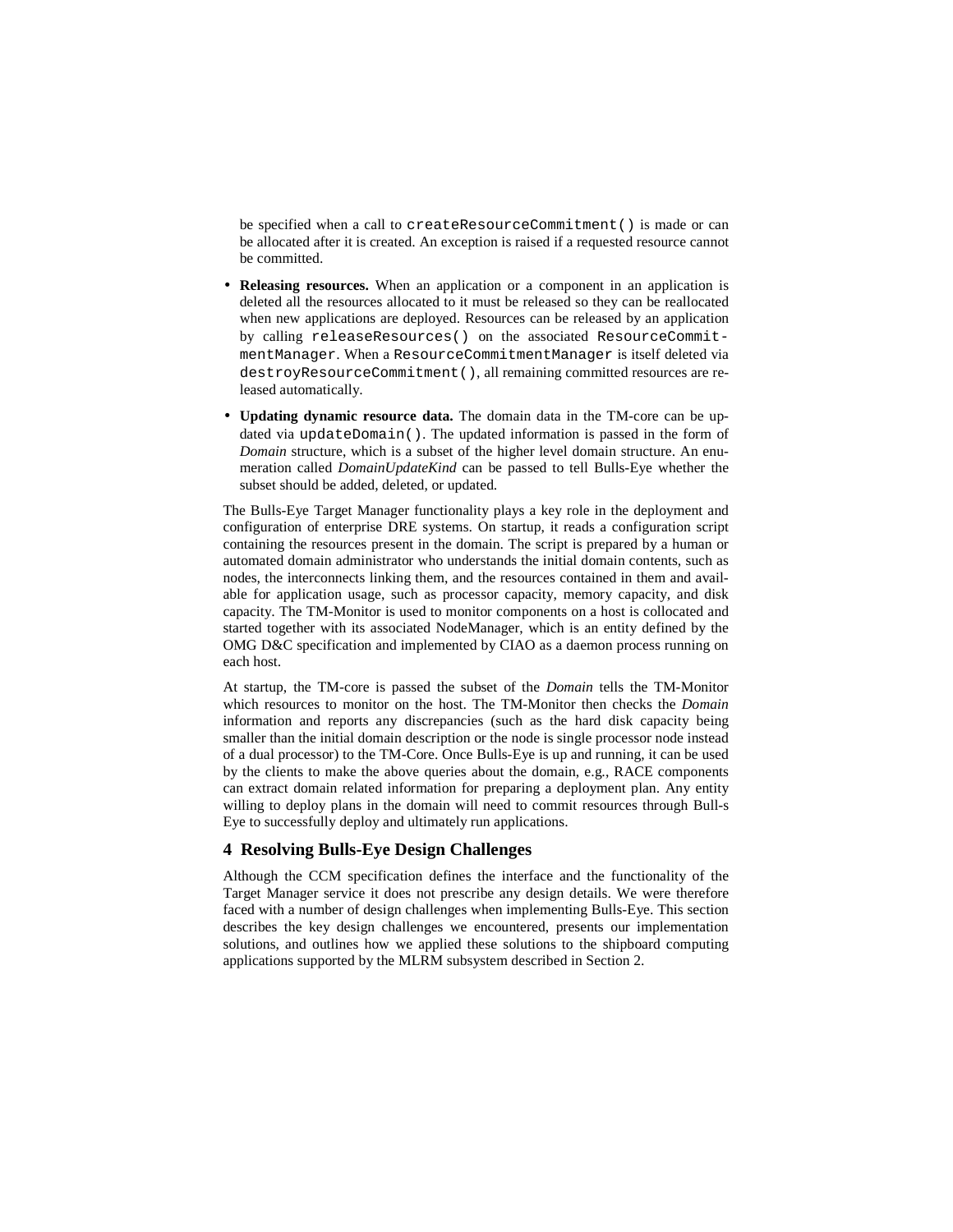#### **Challenge 1: Integrating the Heterogeneous API of Multiple Platforms**

*Context.* The domain of DRE systems typically consists of multiple platforms across the target environment. Each platform has it's own platform-specific application programming interfaces (APIs) that provide current resource data. For example, in Unix/Linux we can get the resources used up by each process such as processor, memory, byes sent/received information from the /proc system file-structure, but for Windows a DLL needs to be loaded that provides an API for querying resource consumption data.

*Problem*  $\rightarrow$  *Integrating the heterogeneous API of multiple platforms.* **The data** returned by the platform-specific API have their own structures, units and, semantics. There must be some type of conversion algorithm that interpret this data in a common way so that the proper resource management decisions can be made. Moreover, the resource utilization information provided to clients of Bulls-Eye should be consistent, i.e., use similar units/structures. Otherwise, the users of the data will need to convert them manually, which is tedious, error-prone, and can yield redundancy in conversion logic. Ideally, it should be the responsibility of the middleware to convert disparate data into a uniform consistent form that can be readily used by clients.



**Fig. 3. Using the Adapter Pattern in Bulls-Eye** 

*Solution*  $\rightarrow$  *Use the Adapter pattern to adapt diverse API.* To mitigate the problem of diverse resource management APIs in Bulls-Eye, we used the Adapter pattern [2], which converts non-standard APIs that extract resource data into the standard interface defined by the Target Manager specification. The implementation of this interface converts the platform-specific data into a uniform type for storage and distribution to clients of Bulls-Eye.

The extraction of resource consumption data is tricky and the accurate value depends upon the usage of a number of optimizations. We used some of the points mentioned in [20] appropriate to our solution such as "keeping /proc open between reads" and "reading data in a block rather than individual characters." The data also depends upon the processor architecture as also hardware configuration, for example in a single processor Linux machine it is easy to collect the CPU consumption data from /proc file system, but if there are multiple processors or new technology (such as hyper-threading) used the extraction of the same data becomes complex.

*Applying the solution to the MLRM case study.* The MLRM Node Provisioner spawns applications on each host. It uses CIAO's Node Manager to start up the components that make up a particular application. These Node Managers contain the instances of TM-Monitor for the designated host. During system startup, the TM-Monitor loads the component suitable for the corresponding platform using CIAO's *Repo-*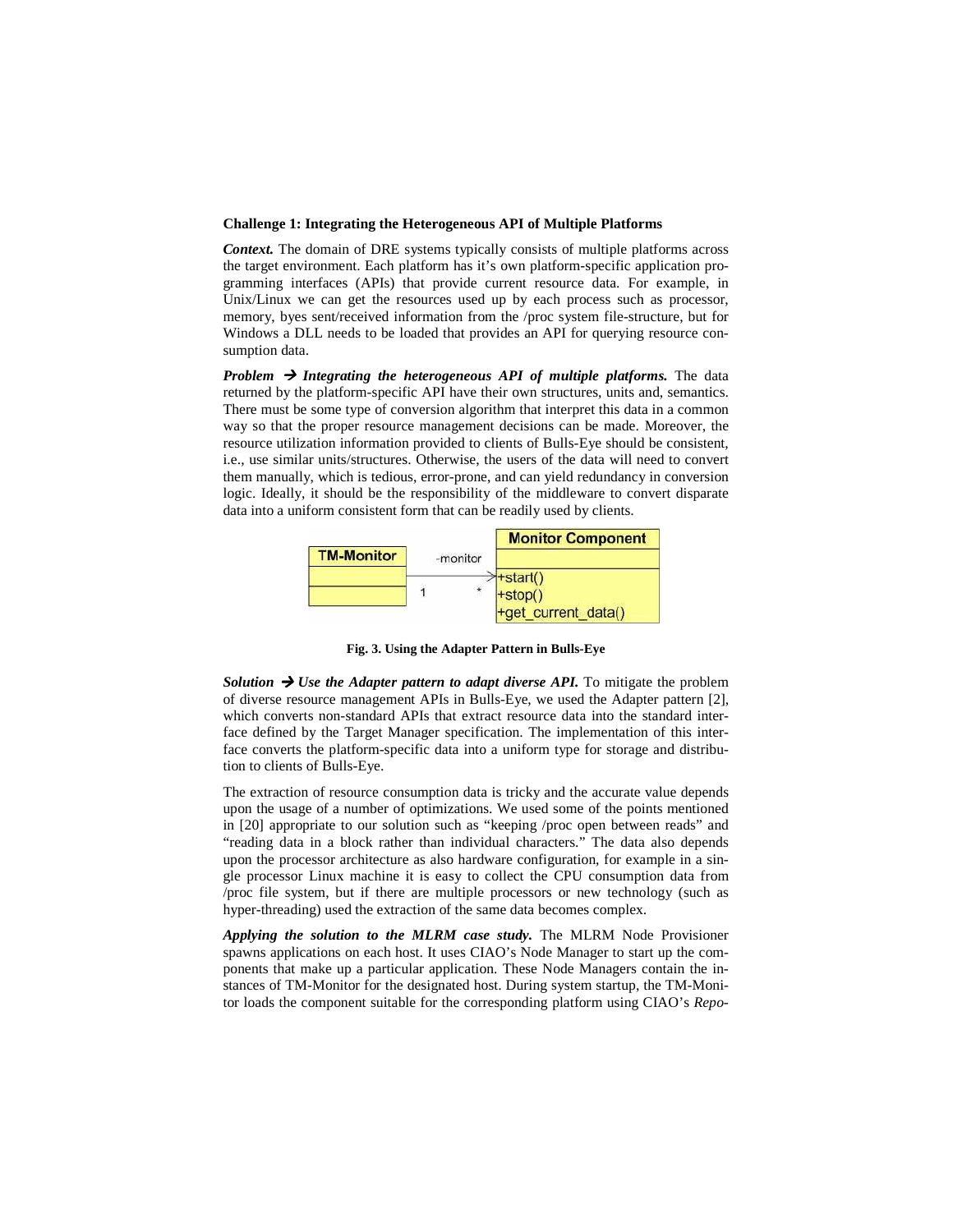*Man* [16] implementation of the Lightweight CCM Repository Manager specification. These components collect low-level data, convert it to the standard structure Bulls-Eye expects, and the TM-Monitor then corresponds with the component using the standard interface and collects the required data.

## **Challenge 2: Providing a common access point to provision resources in a domain**

*Context.* Enterprise DRE systems are often distributed across dozens or hundreds of entities. The entire application environment is hierarchically arranged with a top level domain containing sub-domains in it which in turn contains computing nodes connected via many routers and interconnects along with their resources. Any planner specific to a domain will require information of resources contained in the entire domain.

*Problem*  $\rightarrow$  *Accessing data through a common access point.* **The resource utiliza**tion/availability data of all such different entities need to be provided through a single point common location for the users to make use of the data. Otherwise, the client has to parse through hierarchically arranged domains and collect data, and merge it in the right way to make use of it. This is error-prone and is time-consuming, which also means that the client may be working with stale data while the resource condition may have changed.



**Figure 4. Providing a Common Access Point to Domain Resource Data** 

*Solution*  $\rightarrow$  *Use distributed monitors to collect data across the domain.* To solve the above problem of providing a common access point for data in the domain, we use TM-Monitors across the domain located in nodes in the target domain and a single instance of the server (TM-Core), which is a service in one node in the current domain. There can be multiple instances of this setup as replica to increase reliability. These monitors communicate with the central server and send data updates at a periodic interval (configured externally). The monitors in turn make use of the platform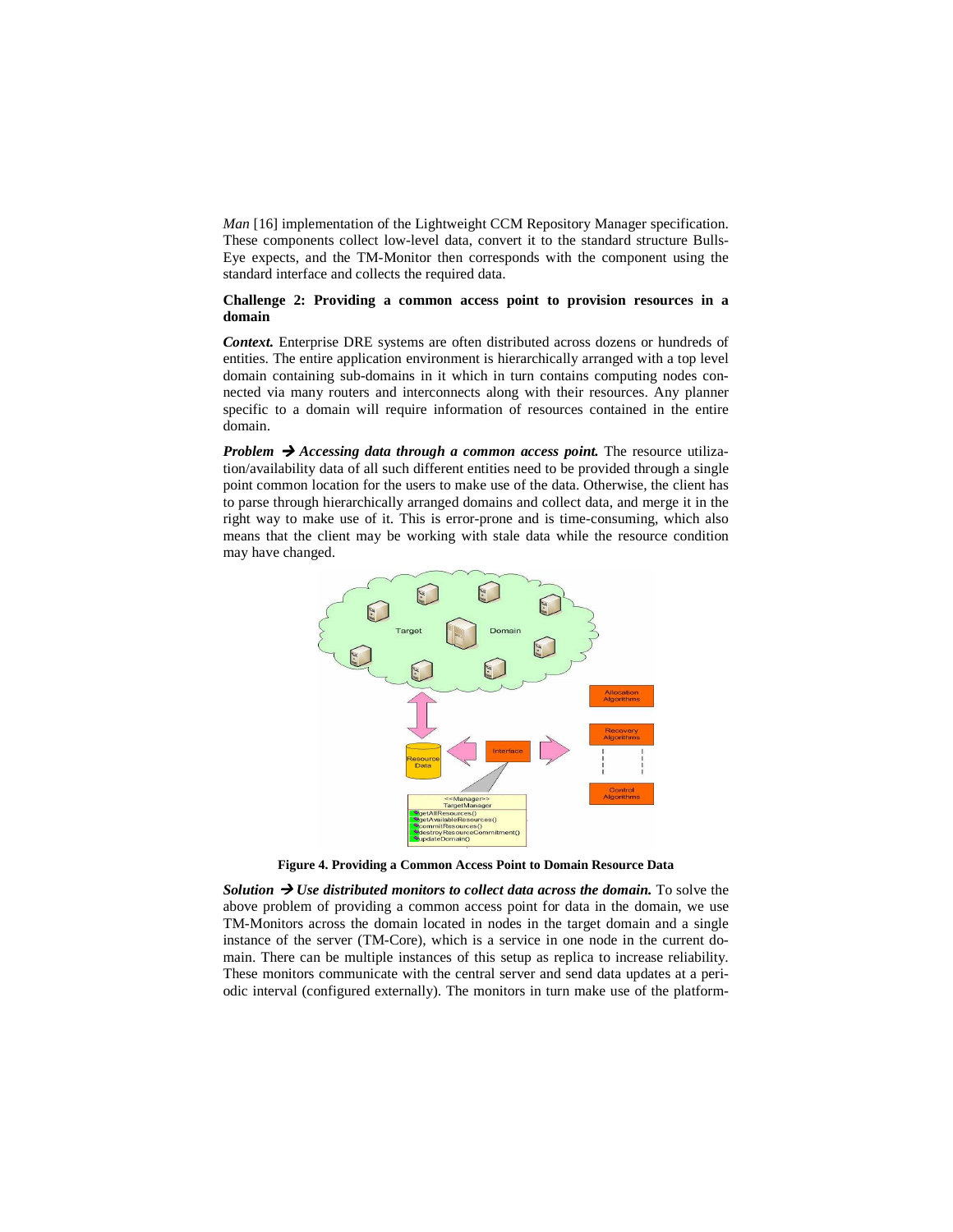independent adapters described above to extract the resource information. Thus the solution above ensures that the monitoring process is carried out in a scalable way in a hierarchical fashion while, at the same time providing a common access point for all resource data in the domain.

*Applying the solution to the MLRM case study.* As mentioned before the Node Provisioners take the help of Node Managers in order to start-up the applications in each host. The TM-Monitors also start up along with the Node Managers and receive a *Domain* structure specifying which resources it needs to monitor. Using this configuration it starts monitoring the resources and sends back data to the centralized TM-Core.

## **Challenge 3: Presenting data to clients with fast response time in uniform structure**

*Context.* An enterprise DRE system can have many resources that are present in various forms of composition. For example, a target domain may consist of X hosts, each host can consist of Y elements, e.g., one host can have a sound card connected to it while another may have a video card. The data from different sections of the domain need to be presented in a uniform and aggregated form for the clients to use the data for effective resource management. The data also needs to be relevant, the changes in the domain need to captured with very low response time so that it is useful for clients to make use of the data meaningfully.

 *Problem Providing aggregated data of entire domain with fast response time.* In a typical application scenario there can be numerous domain elements, data related to all these elements can be huge and there can be significant latency in transfer of such information. Data updates from distributed monitors will reach the central server separately and will pertain to only a specific section of the entire domain. These updates need to be merged along with multiple such updates to the main data store, parsing and trying to find the corresponding data store for a particular resource can be costly and can significantly slow down the response time. Thus, there is a need for an efficient and scalable algorithm to handle the data merge.

*Solution*  $\rightarrow$  *Combination of heap-sort and timer based aggregation algorithm.* To solve the above problem, Bulls-Eye uses a combination of two approaches, I) it optimizes the data uploaded to the TM-Core to minimize unnecessary CPU and network processing by maintaining a cache of the last update sent to the TM-Core. Whenever it gets fresh data from the underlying component it compares the data received with the cached data. It only sends a data update if there is any difference. For example, when memory resource is monitored, if a particular reading informs the TM-Monitor that the memory usage has not changed from the last update to the TM-Core then there is no update sent to the TM-Core.

II) It uses a combination of a heap-sort algorithm and a timer based aggregation mechanism is employed. Heap sorting gives an O (log n) time complexity in the worst case. We label each resource entity with a unique identity and place the identity along with the pointers to the actual data structure in a heap. There is also a timer which fires at regular intervals (configured externally).Once updated data from the monitors is received, it is stored in a cache. On the firing of the timer, the cache is examined for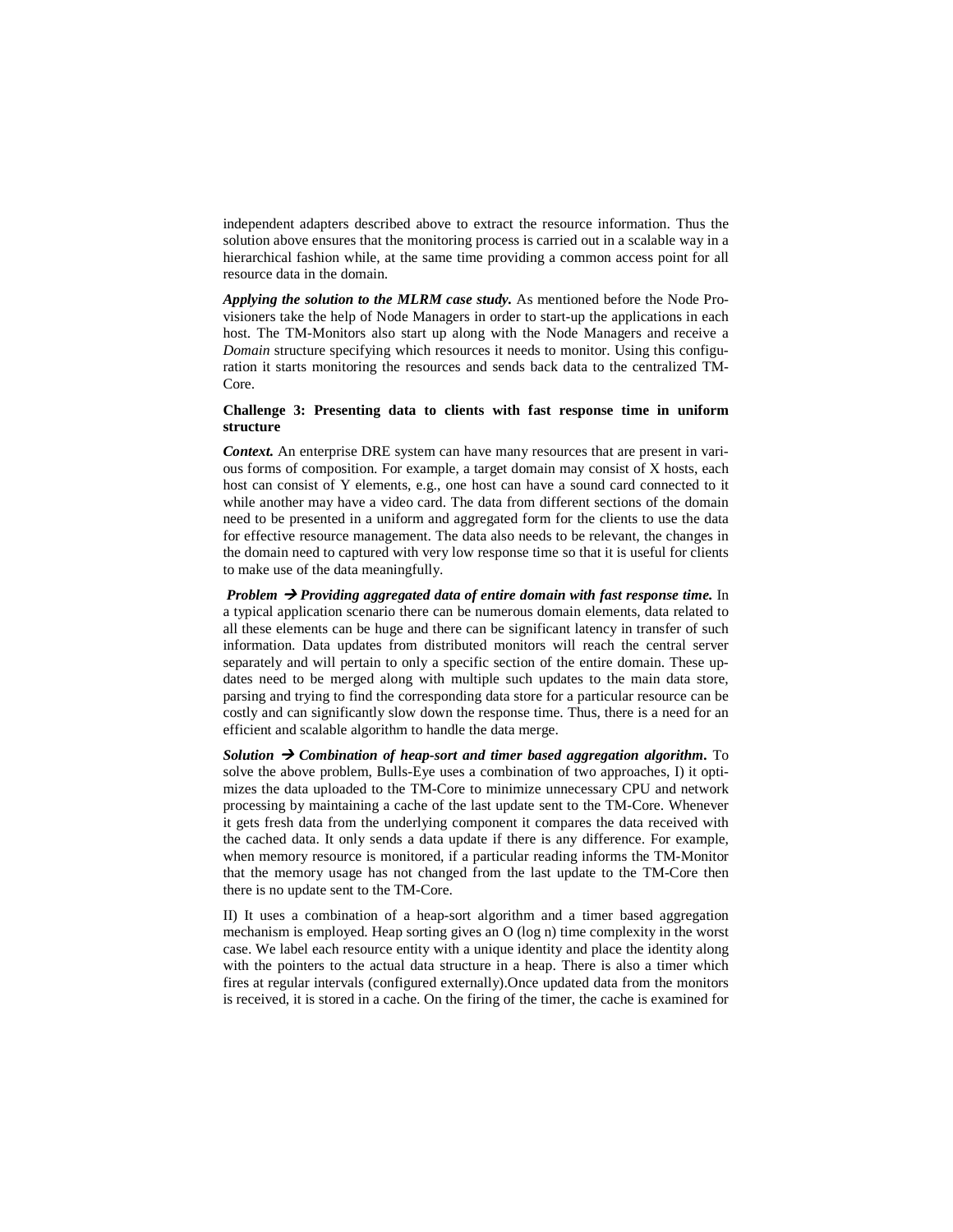any outstanding data update. The resource entity id of the update is searched in the heap and its corresponding data structure is updated in constant time. This gives us an O (log n) time complexity in the worst case. The TM-Monitor optimizes the data uploaded to the TM-Core to minimize unnecessary CPU and network processing by maintaining a cache of the last update sent to the TM-Core. Whenever it gets fresh data from the underlying component it compares the data received with the cached data. It only sends a data update if there is any difference. For example, when memory resource is monitored, if a particular reading informs the TM-Monitor that the memory usage has not changed from the last update to the TM-Core then there is no update sent to the TM-Core.

*Applying the solution to the MLRM case study.* The operational context of a shipboard computing environment evolves continuously, e.g., it needs to satisfy changing mission requirements and adapt to transient overload and failure in the nodes. Such changes provoke a reaction in the control algorithms that drive the dynamic update or the partial or complete redeployment of the system. In order to achieve this, current domain resource data should be available. The specialized aggregation algorithm used by Target Manager (1) improves the responsiveness of the Target Manager and allows it to collaborate faster with clients (such as the MLRM subsystem and its applications) and (2) helps reduce the costs associated with redeploying and updating the system, thereby enabling more CPU and I/O processing to be spent performing mission tasks and meeting system deadlines.

#### **Challenge 4: Using Multiple Configurable Monitor Components to Extract Variety of Data**

*Context.* There are many types of elements in a typical target domain for enterprise DRE systems. Each element can have its own monitor component supplying its resource usage. These separate monitors could also be developed by multiple vendors, e.g., in some platforms there can be vendor supplied software component providing the processor consumption data (Windows) while in others a developer may need to write code to access the data (Linux/Unix), and yet other applications may want to use specialized third-party hardware monitoring utilities.

*Problem*  $\rightarrow$  *Using multiple configurable monitor components to extract variety of data.* Bulls-Eye's TM-Monitor communicates with the underlying components to extract data. Since there can be different elements attached with a host, it must keep track of each element to be monitored along with its component. For example there can be a component monitoring CPU and memory usage, while another can monitor the usage of a I/O and disk space. There is also the need to swap displays for a particular type of resource, e.g., when there is an upgrade of a display with its latest version.

*Solution Initial Domain data configured with resource element and component name*. The initial Domain data sent to TM-Monitor is configured with the name of the element to be monitored along with its' component name, which is done by the Domain Administrator before the startup of Bulls-Eye. The resources that need to be tracked are initially configured. The Strategy pattern is used here to load and unload multiple components for the same resource elements. All the components confirm to a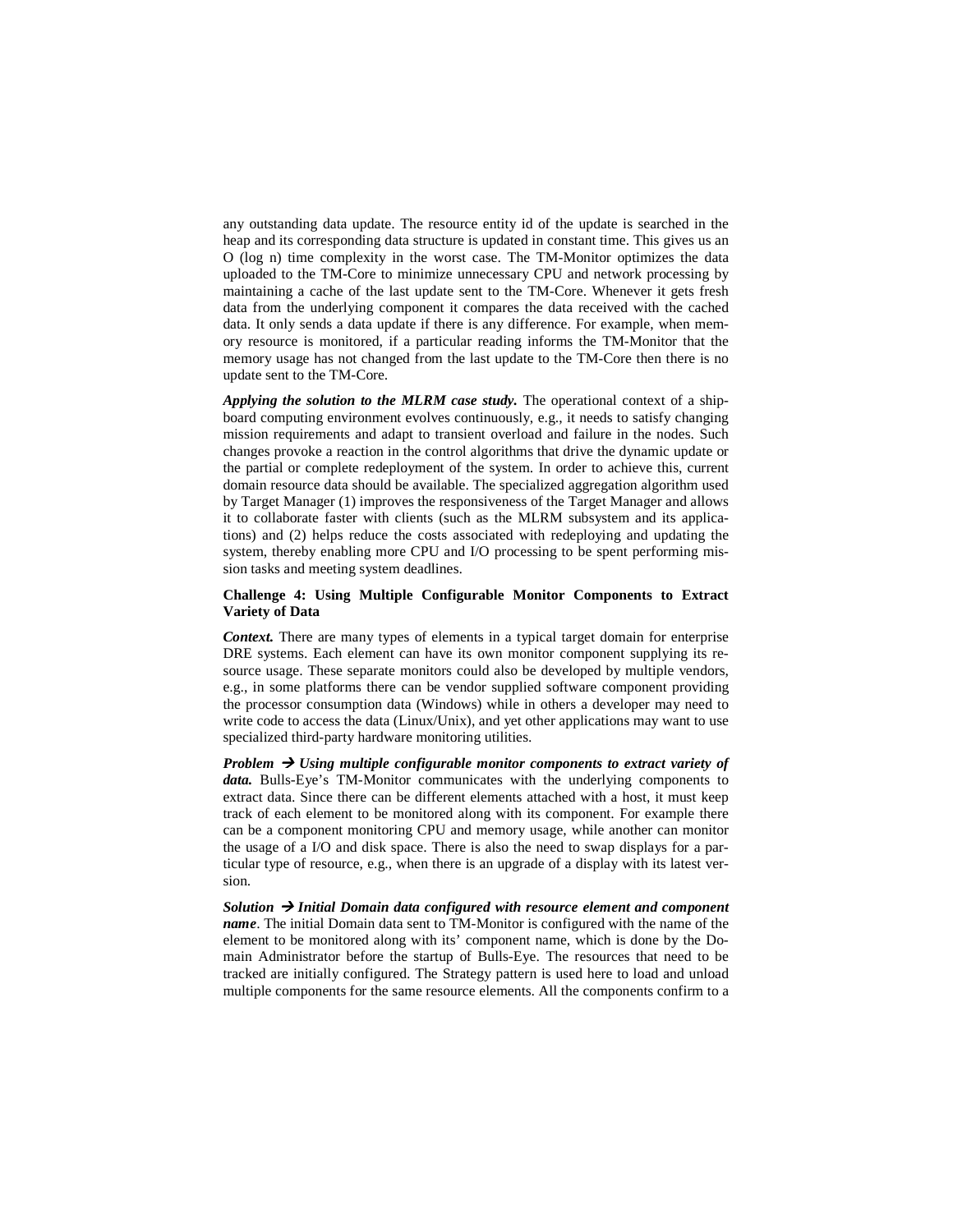particular interface, containing life-cycle activities and data supplying operations. The component is loaded by the TM-Monitor and it maintains a map of resource element to component name. The TM-Monitor makes a call to each component to start and stop the component and also periodically and gets their current data. It also combines the data from each component into one single *Domain* structure before uploading it to the TM-Core, which makes it easy to extend Bull-Eye's monitoring capabilities.

*Applying the solution to the MLRM case study.* The Domain Administrator creates the configuration initially. The elements monitored in each host are included along with their components. During startup the *Domain* data reaches each TM-Monitor in each host. TM-Monitor then loads the component and starts monitoring. In case it fails to find the component, TM-Monitor throws an exception.

# **5 Experimental Evaluation of Bulls-Eye**

This section outlines the testbed that provides the infrastructure for a representative enterprise DRE system from the domain of shipboard computing used to evaluate the performance of Bulls-Eye, describes our experiments, and analyzes the results obtained to evaluate the performance of Bulls-Eye.

#### **5.1 Hardware/Software Testbed**

Our experiments were performed on the ISISLab testbed at Vanderbilt University (www.dre.vanderbilt.edu/ISISlab). The hardware configuration consists of three nodes acting as the system domain. The hardware configuration of all the nodes was a 2.8 GHz Intel Xeon dual processor, 1 GB physical memory, 1Ghz Ethernet network interface, and 40 GB hard drive. Redhat Fedora Core release 4 operating system running in real-time scheduling mode was used for all the nodes.



Figure 5 shows our representative enterprise DRE system test configuration, which was composed of three operational strings [13], each containing six application components. The application components were implemented using work load generators [18]. Real-time QoS properties and requirements of these operational strings are specified by their relative priority and end-to-end deadline, respectively. The three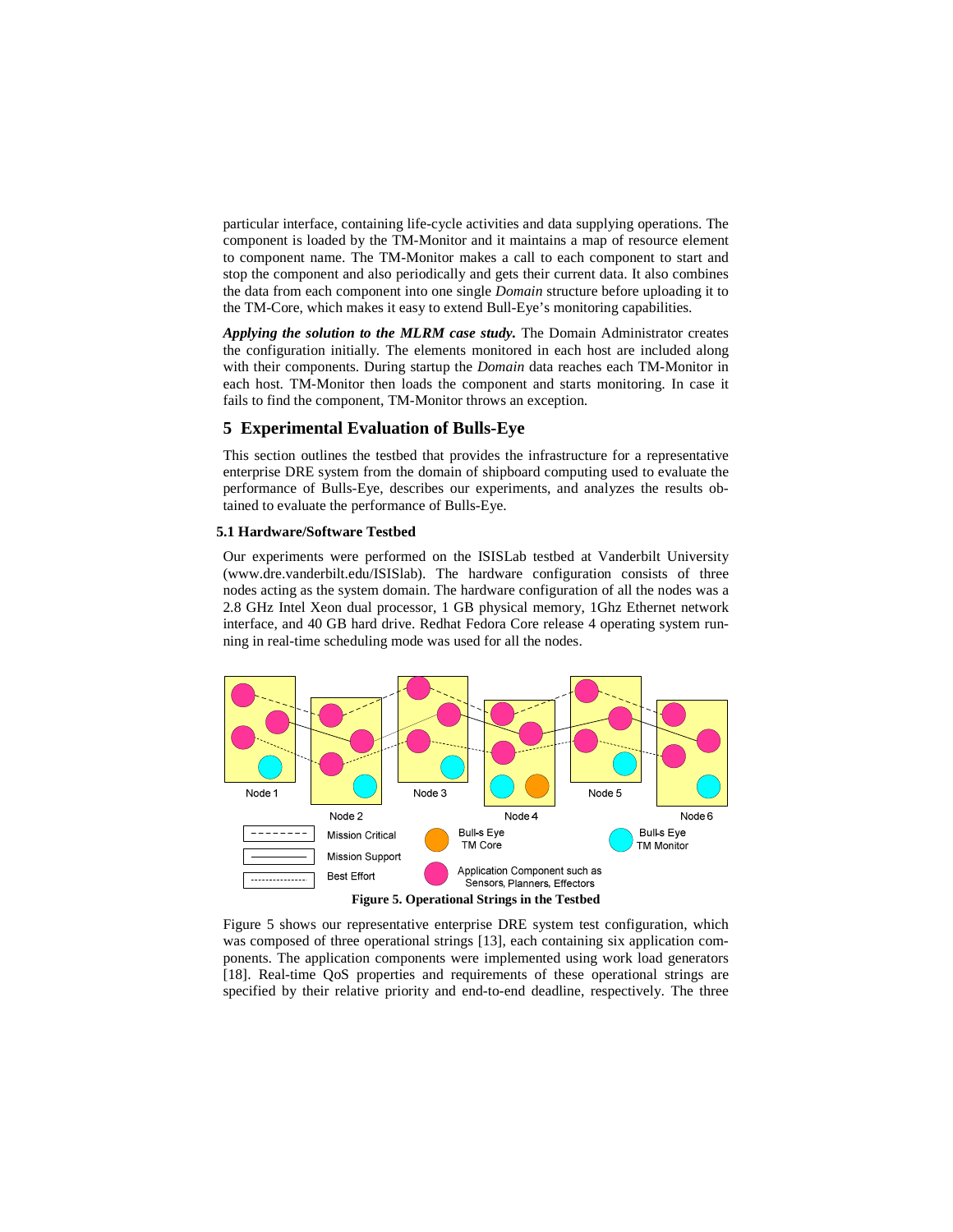operational strings were composed of one mission-critical, one mission-support, and one best-effort operational string. The mission-critical operational string was configured with the highest priority, followed by the mission-support and best-effort operational strings. An end-to-end deadline of 500 ms was specified for the mission-critical operational string.

To evaluate the utility of Bulls-Eye, we deployed the mission-critical operational string followed by the best-effort operational string, which was then followed by the mission-support operational string. At each node within the domain, Bulls-Eye monitored the net processor utilization, as well as processor utilization per each component. We also monitored the end-to-end execution time of the mission-critical operational string. Since Bulls-Eye is implemented as a component, we also monitored the resource utilization of Bulls-Eye to determine the overhead of Bulls-Eye itself.

In conjunction with Bulls-Eye, the *Resource Allocation and Control Engine (RACE)* [13] was used in our experiments to ensure end-to-end execution time of the missioncritical operational string was below its end-to-end deadline. RACE enables DRE system developers to configure allocation and control algorithms depending on the characteristics of applications being deployed and enables the use of multiple algorithms without needing to handcraft the mechanisms used to configure the algorithms. It also deploys the application components to various nodes within a resource pool using specialized allocation algorithms. Inputs to RACE include (1) end-to-end deadline of mission-critical operational string and (2) runtime resource utilization information, which was provided by Bulls-Eye.

#### **5.2 Analysis of Results**

This section presents results from running the experiment described above on our ISISlab testbed. We used end-to-end execution time of the mission-critical operational string as a metric to evaluate the utility of Bulls-Eye and the resource utilization by Bulls-Eye as a measure of the infrastructure overhead. Resource utilization information collected by Bulls-Eye for the six nodes in the domain is shown in Figures 6-A, 6-B, 6-C, 6-D, 6-E, and 6-F as a function of time. End-to-end execution time of the mission-critical operational string is shown in Figure 7 as a function of time. Since Bulls-Eye was deployed on node 6, Figure 6-F also captures the overhead of the Bulls-Eye infrastructure.

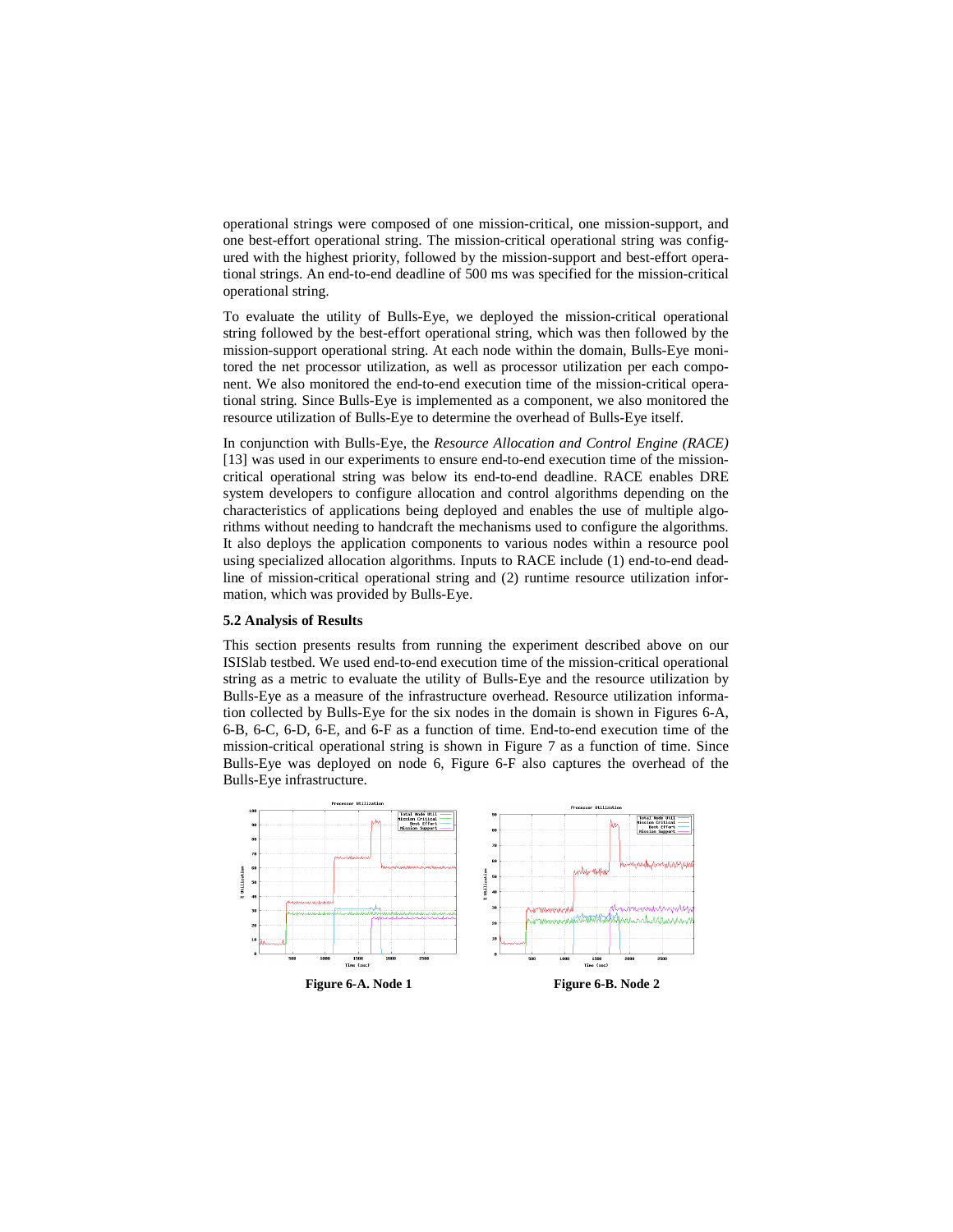

As shown in Figure 6-A, 6-B, 6-C, 6-D, 6-E, and 6-F, when the mission-support operational string is deployed at the  $1,800<sup>th</sup>$  second, the net processor utilization of the nodes increased above the RMS recommended utilization setpoint of 0.7 [17]. At the same time, as shown in Figure 7, the end-to-end execution time of mission-critical operational string increased above it deadline of 500 ms. This result indicates that the increase in execution time of the mission-critical operational string results from overutilization of system resources (CPU).



The resource utilization information collected by Bulls-Eye serves as the input to RACE and triggers RACE to perform adaptive system control modifications, such as modifying operating system priority, scheduler class, and/or tearing down lower priority operational strings.

In our experiment, RACE tears down the best-effort operational string to meet the QoS requirements of higher priority mission-critical operational strings. As a result of these adaptive control actions, the end-to-end execution time of the mission-critical operational string is once again below its deadline, as shown in Figure 7. Figure 6-F shows that the infrastructure overhead due to Bulls-Eye itself is insignificant compare to the network resource utilization.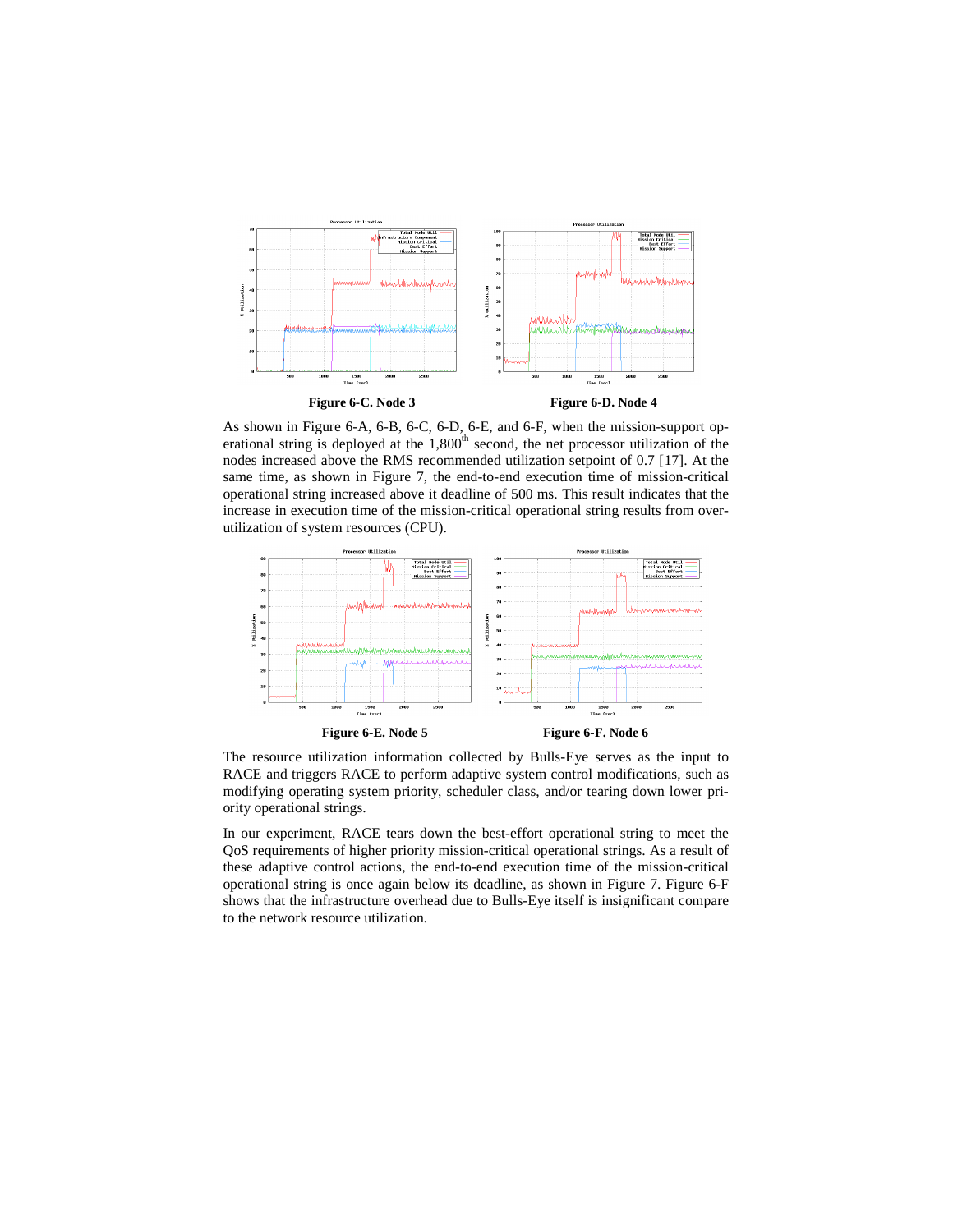

**Figure 7. End-to-End Execution Time of the Mission-Critical Operational String** 

Without a resource provisioning service like Bulls-Eye, over-utilization of system resources could go unnoticed. Resource utilization information is a key input to any control framework. A control framework for enterprise DRE system, such as RACE, requires resource utilization information regarding multiple types and instances of resources from the domain. A resource provisioning framework such as Bulls-Eye is therefore essential to effective adaptive resource management for enterprise DRE systems.

## **6 Related Work**

This section compares our work on Bulls-Eye with related work in the domain of resource provisioning.

The CMU Resource Monitoring System (ReMoS) [8] is service that allows networkaware applications to obtain relevant information about the bandwidth and latency of a specific flow, where flow is an application level connection between a pair of computation nodes. It also answers queries about the network topology. ReMoS uses two abstraction levels: explicit management of resource sharing and statistical measurement. Its flows abstraction captures the communication between nodes and its topologies abstraction provides a logical view of network connectivity. ReMoS measurements are made at the network level, so it provides information for use in sharing of resources. Bulls-Eye, in contrast, focuses on the resource availability for component assemblies, rather than the network level. This focus requires the aggregation of data into a single unit so that decisions regarding whole units/assemblies can be taken. Resource provisioning, synchronizing multiple planners, and matching of component requirements to target domain availability are other key concerns for Bulls-Eye, which acts as a common service for resource provisioning at multiple layers.

The BBN Resource Status Service (RSS) [9] is another multi-layer resource monitoring service. RSS consists of monitors (known as "condition objects") that are distributed to hosts in a network and which communicate with each other to acquire the required data. In addition, RSS aggregates data of various resources, such as processor load average and memory consumption. Whereas the RSS is based on a non-standard interface, Bulls-Eye supports the OMG Lightweight CCM Target Manager specification, which defines standard interfaces that third-party providers can use to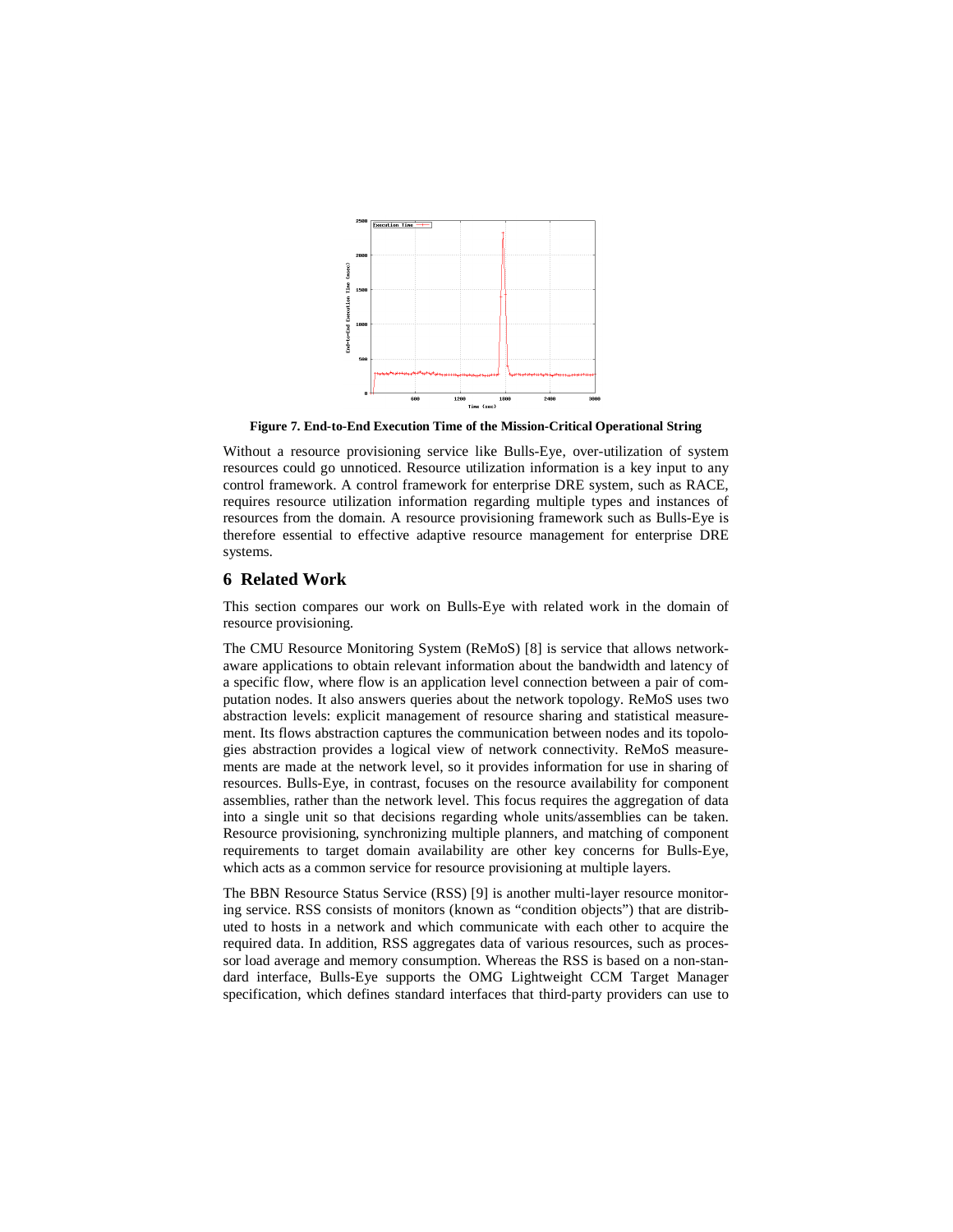integrate their monitoring mechanisms. The Lightweight CCM Target Manager specification (and thus Bulls-Eye) also supports resource provisioning by providing a common point to commit and release resources for different plans deployed, which is not supported by RSS.

The Globus Toolkit [10] provides a number of resource provisioning services that focus on monitoring, management, scheduling, and coordination of different computations in a computing grid. It also has tools for transmitting and managing large amounts of data useful to grid-based applications. Bulls-Eye does itself does not manage applications of a distributed environment (relying on other services in CIAO, such as DAnCE and RACE for these capabilities), but instead focuses on the collection, aggregation, and presentation of resource information in a timely manner. Bulls-Eye focuses on deployment and configuration of component-based applications and has features to support real-time QoS policies for mission-critical DRE systems.

[11] proposes an integrated architecture for managing dependencies uniformly in distributed component-based systems. It allows developers to present dependencies between components; instantiates component based applications and manages hardware resources in the distributed system. For this purpose, it has a *resource management service* which is similar to Bulls-Eye in that it uses distributed monitors to acquire local status information and aggregates the information on a central server. [11] focuses largely on the allocation and running of the applications, however, whereas Bulls-Eye is built more generically and supports standard interfaces for plugging in multiple types of resource monitors. [11] also does not deal with the resource provisioning aspects supported by Bulls-Eye.

[12] implements a resource monitoring service similar to Bulls-Eye, but with a focus on collecting resource data to create a forecasting model that provides process schedulers with resource trends so that they can schedule more efficiently. Our Bulls-Eye approach is different in that it collects resource information at runtime at a finergrained level i.e., it collects data for each participating process and thread and feeds it to sophisticated framework such as RACE which uses multiple allocation and control algorithms [13]. These algorithms can then (re)deploy and (re)configure the applications with the goal of maintaining stringent Qos requirements. Since Bulls-Eye is targeted for enterprise DRE systems, it focuses on the latency of the data collection and a standard interface to make it available to automated resource management framework, such as RACE.

#### **7 Concluding Remarks**

This paper motivated and described Bulls-Eye, which is an implementation of the Lightweight CCM Target Manager specification we developed to support resource provisioning for enterprise DRE systems. We discussed the design challenges faced when developing Bulls-Eye and applying it to a shipboard computing system and showed how our solutions helped resolve these challenges. We also presented results the results of experiments that show how Bulls-Eye simplifies resource management and helps automate adaptations in the face of dynamic operating condition changes.

The following are lessons learned during our work on Bulls-Eye and its application to the Multi-Layer Resource Manager (MLRM) subsystem case study: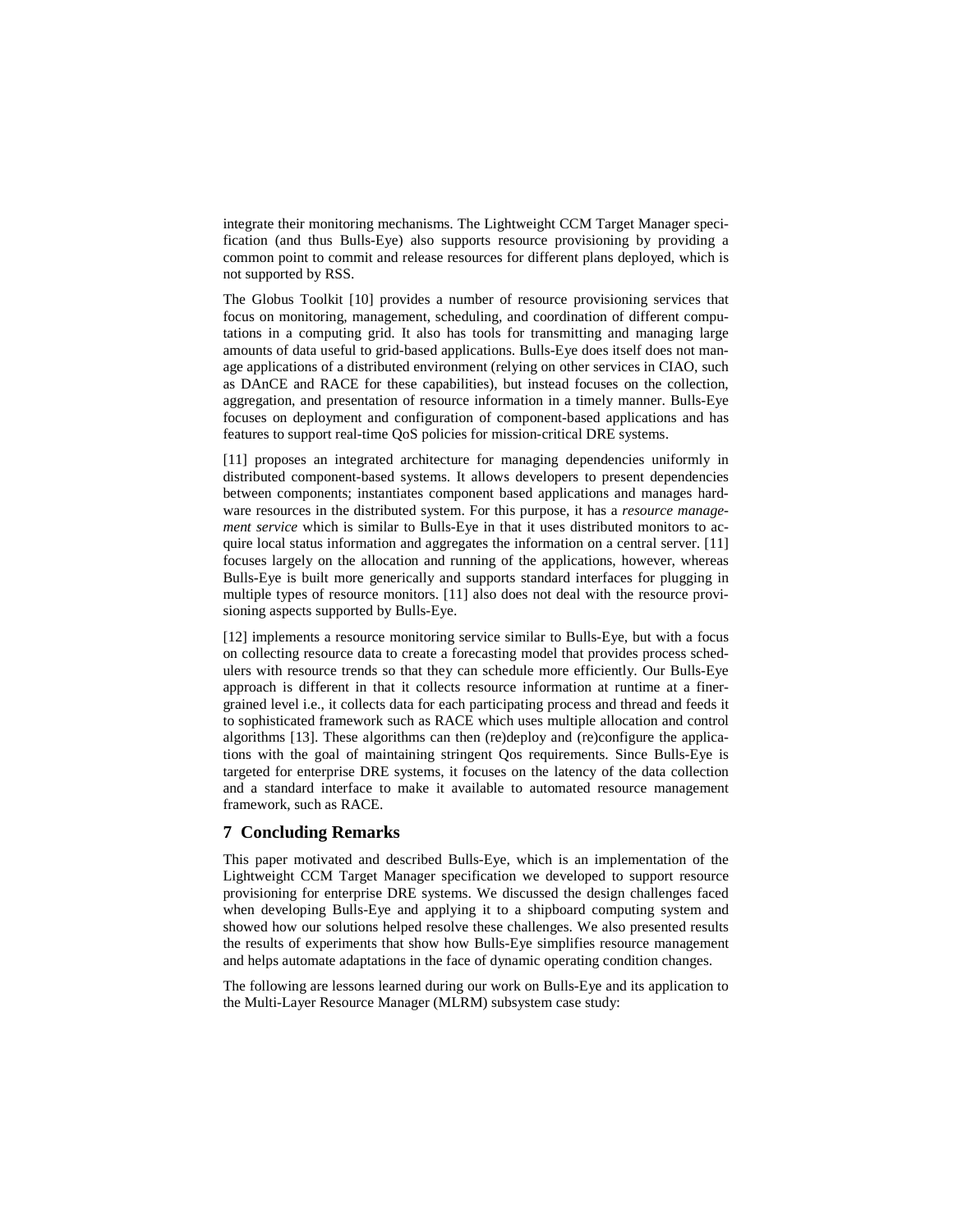- Building enterprise DRE systems whose operational semantics change frequently necessitates the dynamic monitoring of domain resources and requires a framework to provide resource availability information to enable the automated (re)deployment and (re)configuration of heterogeneous components throughout the system.
- The CCM Target Manager specification strikes an effective balance between flexibility and efficiency by keeping client code considerably simpler and supporting dynamic updates and system (re)deployment and (re)configuration.
- Applying patterns to Bulls-Eye helped ensure that its design used best practices associated with solving recurring problems and leveraging the experience of experienced developers. Patterns applied to Bulls-Eye included Adaptor and Strategy.
- Using efficient aggregation algorithms helped improve overall system performance and also increased the responsive of Bulls-Eye, which in turn led to clients responding to changes in the application operating condition or policy in an effective manner.
- The judicious use of distributing computing of resource data across different stages, helped increase the performance of Bulls-Eye by fully exploiting the computing power of distributed hosts across the target domain and distribute complexity over multiple processors.
- Bulls-Eye plays an important role in the allocation of components to different hosts across the domain. It helps allocation algorithms to come up with a deployment plan which optimizes resource usage. Control algorithms which need to re-allocate components due to changing operating environment also use Bulls-Eye to monitor the running of the application.

The implementation of Bulls-Eye is freely available as open-source software and can be downloaded along with the CIAO, DAnCE, and RACE open-source middleware from www.dre.vanderbilt.edu/CIAO.

#### **8 REFERENCES**

- 1. Deng, G., Balasubramanian, J., Otte, W., Schmidt, D. and Gokhale, A. (2005, Nov), "DAnCE: A QoS-enabled Component Deployment and Configuration Engine," Proceedings of the 3rd Working Conference on Component Deployment. Grenoble, France.
- 2. Gamma, E., Helm, R., Johnson, R., and Vlissides J., "Design Patterns Elements of Reusable Object-Oriented Software," Addison-Wesley, 1994.
- 3. Object Group Management (2003, May), Light Weight CORBA Component Model Revised Submission, Ed. OMG Document realtime/03-05-05.
- 4. Object Management Group: Deployment and Configuration Adopted Submission, OMG Document ptc/03-07-08 edn. (2003).
- 5. Object Management Group (2002, Aug). Real-time CORBA Specification. Ed. OMG Document formal/02-08-02
- 6. D. Schmidt, M. Stal, H. Rohert, and F. Buschmann, *Pattern-Oriented Software Architecture: Patterns for Networked and Concurrent Objects*, Wiley and Sons, 2000.